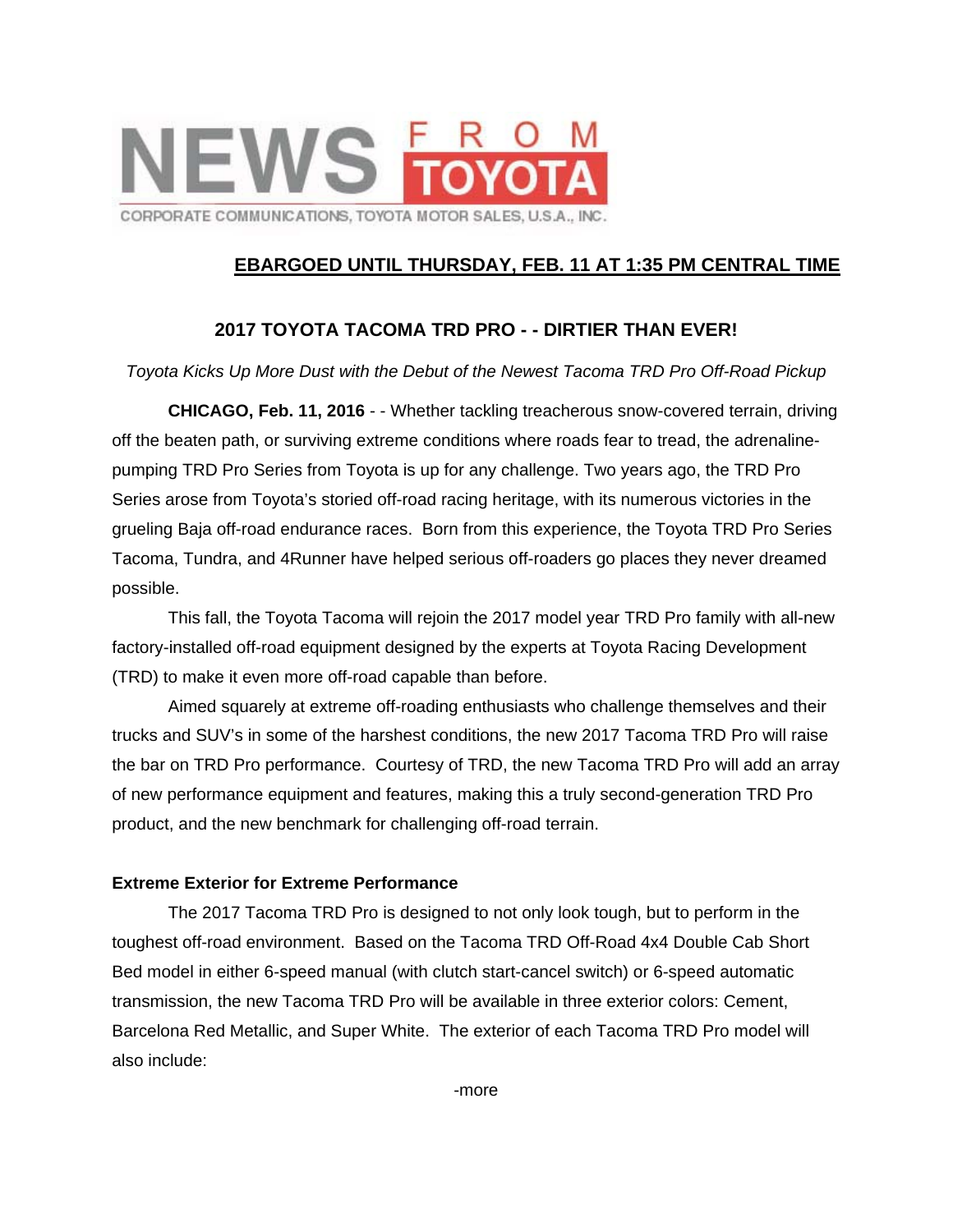# 2017 TOYOTA TACOMA TRD PRO 2/2/2/2

- 16-inch TRD black alloy wheels with Goodyear Wrangler<sup>®</sup> All-Terrain Kevlar<sup>®</sup>-reinforced tires
- TRD Pro aluminum front skid plate
- Rigid Industries<sup>®</sup> LED fog lights
- Projector-beam headlights with black bezels, LED Daytime Running Lights (DRL), and auto on/off feature
- Taillights with black bezels
- TRD Pro badge on front door with diamond-pattern knurled finish
- Black TRD Pro and 4x4 rear tailgate badging

Each Tacoma TRD Pro will also come equipped with a heritage-inspired TOYOTA front grille with color-keyed surround, blacked out hood scoop and graphic, color-keyed power outside mirrors with turn signal indicators, color-keyed door handles, black overfenders, and a color-keyed rear bumper.

# **Interior Sportiness Combined with Convenience Technology**

Driving a sporty package in rugged off-road conditions does not mean you can't ride in comfort and with the latest safety and convenience technologies. The new Tacoma TRD Pro combines sportiness and convenience with standard features that include:

- Black TRD Pro leather-trimmed heated front seats with TRD Pro logo located in the headrest
- 4-way adjustable driver's seat with lumbar support and 4-way adjustable front passenger seat
- Entune™ Premium Audio with Integrated Navigation and App Suite
- TRD shift knob
- TRD Pro floor mats
- Leather-trimmed tilt/telescopic steering wheel with audio and Bluetooth<sup>®</sup> hands-free phone controls
- Rear parking assist sonar
- Blind Spot Monitor (BSM) and Rear Cross-Traffic Alert (RCTA)

The new Tacoma TRD Pro also includes an analog instrumentation that features a 4.2 inch color Multi-Information Display (MID) with an integrated inclinometer and tilt gauge. The MID also adds outside temperature, odometer, tripmeters, and average fuel economy.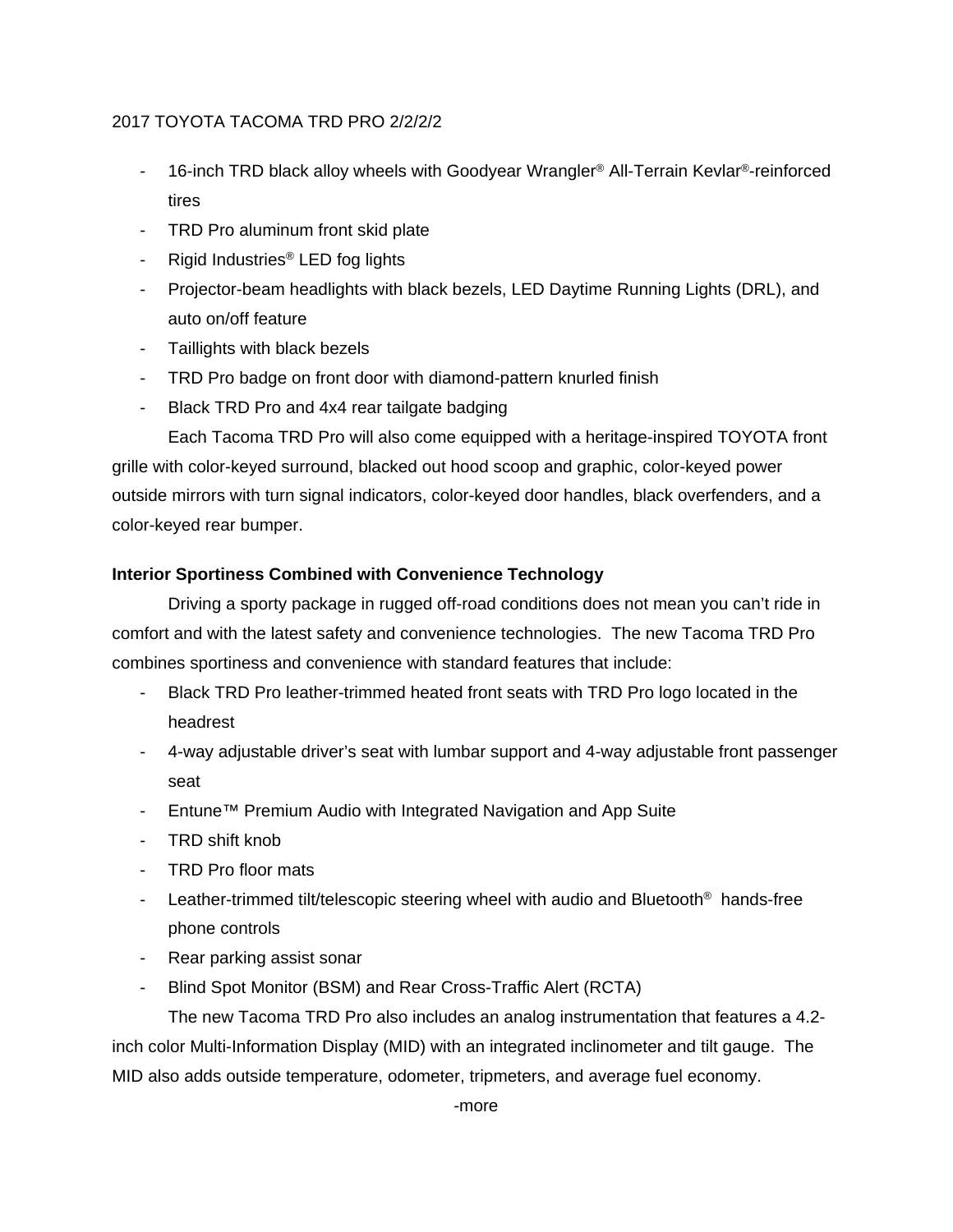## 2017 TOYOTA TACOMA TRD PRO 3/3/3/3

As in all Tacoma models, a GoPro® mount is located on the windshield for serious offroaders who like to document their exploits with GoPro® HERO cameras.

#### **Pro Performance**

The new 2017 Tacoma TRD Pro continues to be all about off-road performance as it strives to raise the bar from the original. The Tacoma TRD Pro will be powered by a 3.5-Liter V6 DOHC 24-valve direct-injection Atkinson-cycle engine with VVT-iW (Variable Valve Timingintelligent Wide) intake and VVT-I exhaust.

Tacoma TRD Pro really earns its off-road cred through its TRD-installed suspension and exhaust enhancements that include:

- FOX 2.5 Internal Bypass shocks tuned by TRD
- TRD-tuned front springs with a 1-inch lift
- TRD-tuned rear suspension with progressive-rate off-road leaf spring

Every Tacoma TRD Pro will be equipped with 4WDemand part-time 4WD with an electronically-controlled transfer case and Automatic Limited-Slip Differential (Auto LSD). Also standard will be a V6 Tow Package that includes a Class-IV towing receiver hitch, ATF cooler (automatic only), engine oil cooler, power steering cooler, 130-amp alternator, 4- and 7-pin connector with convertor, and Trailer-Sway Control (TSC).

An electronically controlled locking rear differential is also standard to help distribute engine power evenly to both rear wheels so they move at the same speed, providing more grip in low-traction conditions.

When the trail gets challenging, Tacoma TRD Pro's Crawl Control (CRAWL) will help drivers conquer their off-road adventure. Equipped on automatics only, this advanced system automatically modulates the throttle and brakes on five low-speed settings so you can keep your focus on navigating across difficult terrain.

Equipped on Tacoma TRD Pro automatic is the Toyota Multi-terrain Select system. With five modes to choose from, the system helps regulate wheel spin by automatically adjusting the engine throttle and traction control. When combined with the standard Goodyear Wrangler All-Terrain tires with tough Kevlar construction, Multi-terrain Select helps enhance traction dramatically, meaning you can get back to the fun more quickly.

-more-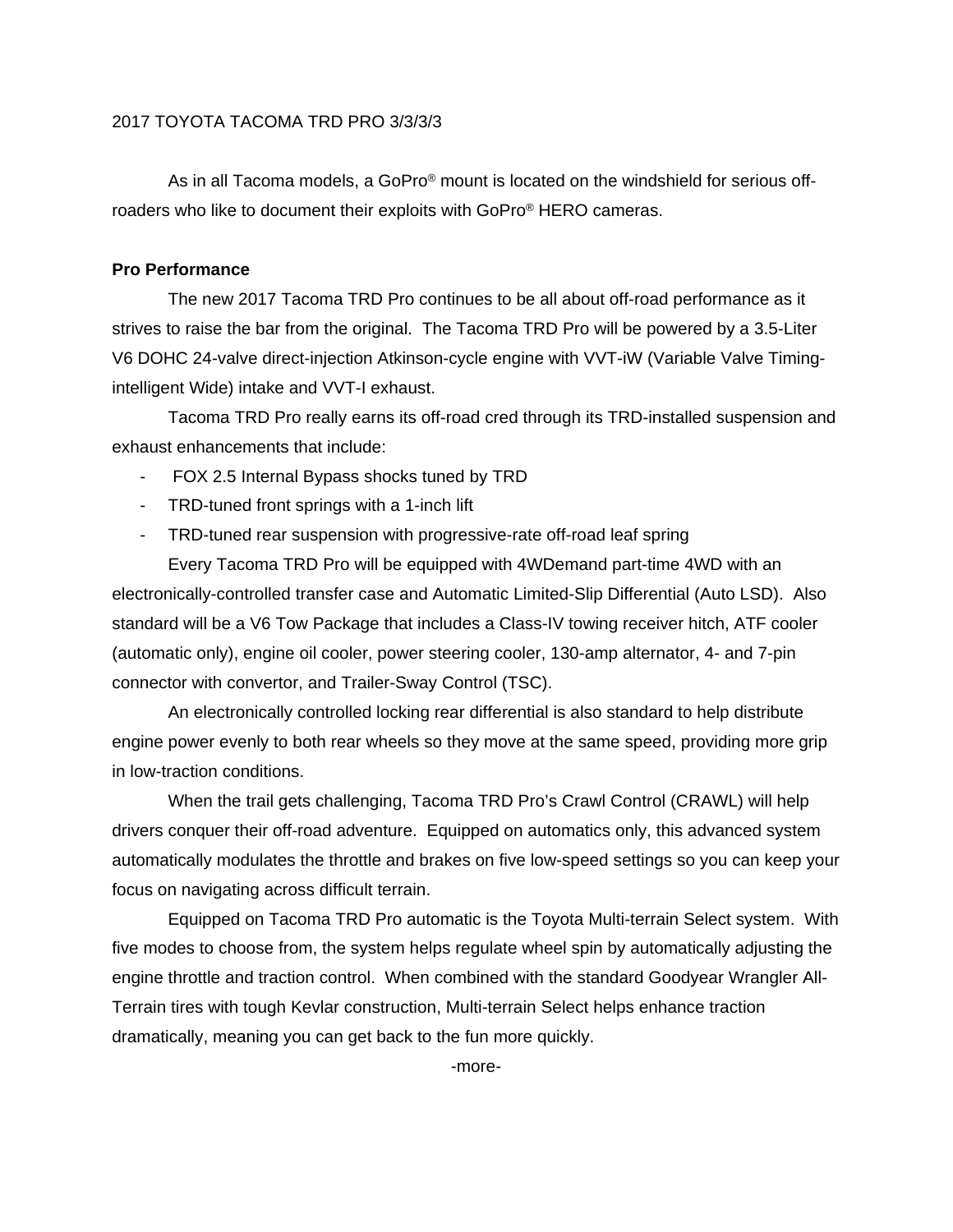## 2017 TOYOTA TACOMA TRD PRO 4/4/4/4

Tacoma TRD Pro's Hill Start Assist Control (HAC), equipped on automatic transmission models only, helps you safely get up those hills. This technology helps minimize Tacoma from rolling backward when you move your foot from the brake to the gas pedal, so you can move upward with confidence.

The added traction of 4WD is great, but with Active Traction Control (A-TRAC), it's even better! Equipped only on the Tacoma TRD Pro manual, A-TRAC is a 4WD traction control system that uses the 4-channel ABS system to control power flow to the front and rear wheels, all without cutting throttle input, to help make traction no matter where you may be.

## **Street Cred On and Off-Road**

The TRD Pro Series is the most-advanced yet in a long line of TRD packages for Toyota trucks that dates back to 1998 when the first Off-Road package was introduced for Tacoma.

TRD has been an in-house engine and chassis developer for successful Toyota racing activities around the world for nearly four decades. It also develops motorsport-derived accessories for Toyota, Lexus and Scion street cars and trucks. TRD's U.S. operations were first established in 1979 and are headquartered in Costa Mesa, Calif., with an additional facility in Salisbury, N.C.

#### **Toyota Factory Warranty**

Like all Toyota vehicles, the Tacoma TRD Pro receives a 36-month/36,000 mile basic new-vehicle warranty applies to all components other than normal wear and maintenance items. Additional 60-month warranties cover the powertrain for 60,000 miles and corrosion with no mileage limitation. The Tacoma also comes standard with Toyota Care, a complimentary plan covering normal factory-scheduled maintenance and 24-hour roadside assistance for two years or 25,000 miles, whichever comes first.

The Tacoma TRD Pro will be assembled at Toyota Motor Manufacturing, Texas, Inc. (TMMTX) in San Antonio.

The Tacoma TRD Pro Series will start getting down and dirty in the fall of 2016.